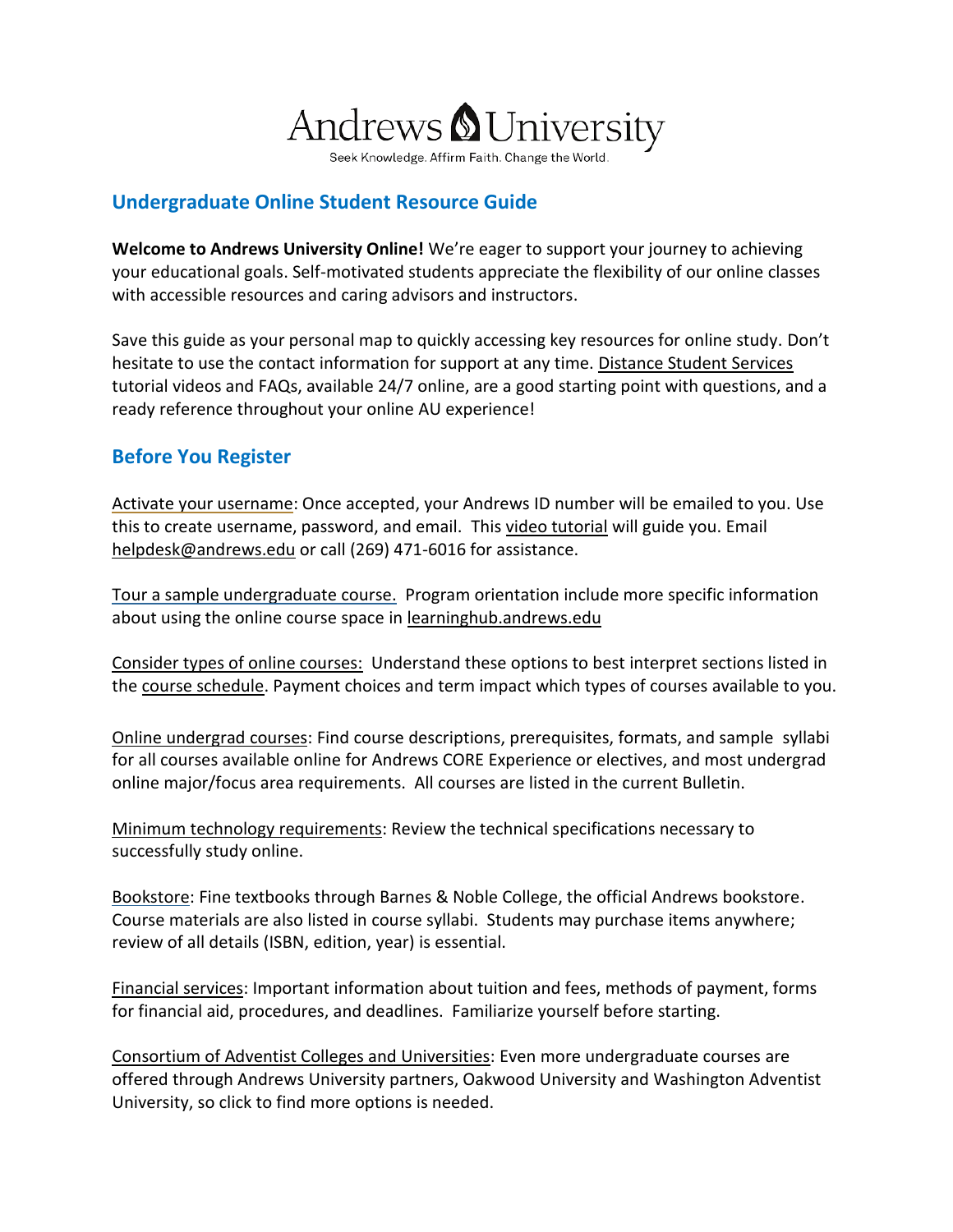## **University Policies and Procedures**

[Academic](http://bulletin.andrews.edu/) bulletin: This is the comprehensive source of University policies and procedures for guest and degree students. This includes admission requirements, program curriculum for major, Andrews Core Experience, and elective requirements, minimum residence and upper division credit requirements, and transfer policies, as well as financial policies.

[Academic calendar:](https://bulletin.andrews.edu/content.php?catoid=11&navoid=1322) An important tool to keep track of important dates and deadlines.

[Academic integrity:](https://bulletin.andrews.edu/content.php?catoid=11&navoid=1327#Student_Responsibilities) Andrews expects all students to think clearly for themselves and exhibit personal and moral integrity in every sphere of life. Breaches of academic integrity have specific consequences. Please review and commit to standards.

[Financial clearance:](https://www.youtube.com/watch?v=XjJPJMWtjQY) A tutorial video on how to financially clear.

[Learninghub:](https://www.andrews.edu/weblmsc/moodle/public/moodle/lhloginpage/altlogin.html) Where you will find their courses on your start date, just log in and click on your course name linked under the heading "Available Courses". You will need your Andrews's username and password to log in.

[Online Exams:](https://www.andrews.edu/distance/students/exams.html) Learn how online exams typically work, who can proctor, how to set up an exam, and who can help with questions.

[Registration:](https://www.andrews.edu/distance/students/registration/) Follow these steps to register. The tutorial video is very helpful.

#### **Support Services**

[How to succeed in an online course:](https://youtu.be/UiD6UmfxIpA) Tips to studying effectively online. Honestly review th[e steps](https://www.andrews.edu/distance/students/getstarted/)  [to getting started](https://www.andrews.edu/distance/students/getstarted/) and [orientation and student success tools](https://www.andrews.edu/distance/students/orient-success/) available as well.

[Using IVUE](https://youtu.be/tQEAZ0ImBPg): Learn how to view your academic record online, check registration status, transfer credit, grades, holds, and contact info for your academic advisor.

[FINVUE:](https://vault.andrews.edu/vault/app/pages/secure/sfs/finvue/snapshot) Use your financial profile page to see your financial advisor's contact info, statement of account, make payments, and view prompts to keep your account current.

Using [library services:](https://www.andrews.edu/distance/students/videos.html#collapse5) All student have access to a vast array of digital resources through the [James White Library.](https://www.andrews.edu/library/index.cgi) View the tutorials to learn how to locate and request materials, and get best search results in academic research.

[How to request and take online exams](https://youtu.be/uLBuqHd4cs4): A guide to exam policy and procedures including when and how to submit an exam request, and exam conditions.

[Transcript requests:](https://www.andrews.edu/distance/students/gradplu/transcript-requests.html) Learn where and how to request an official transcript.